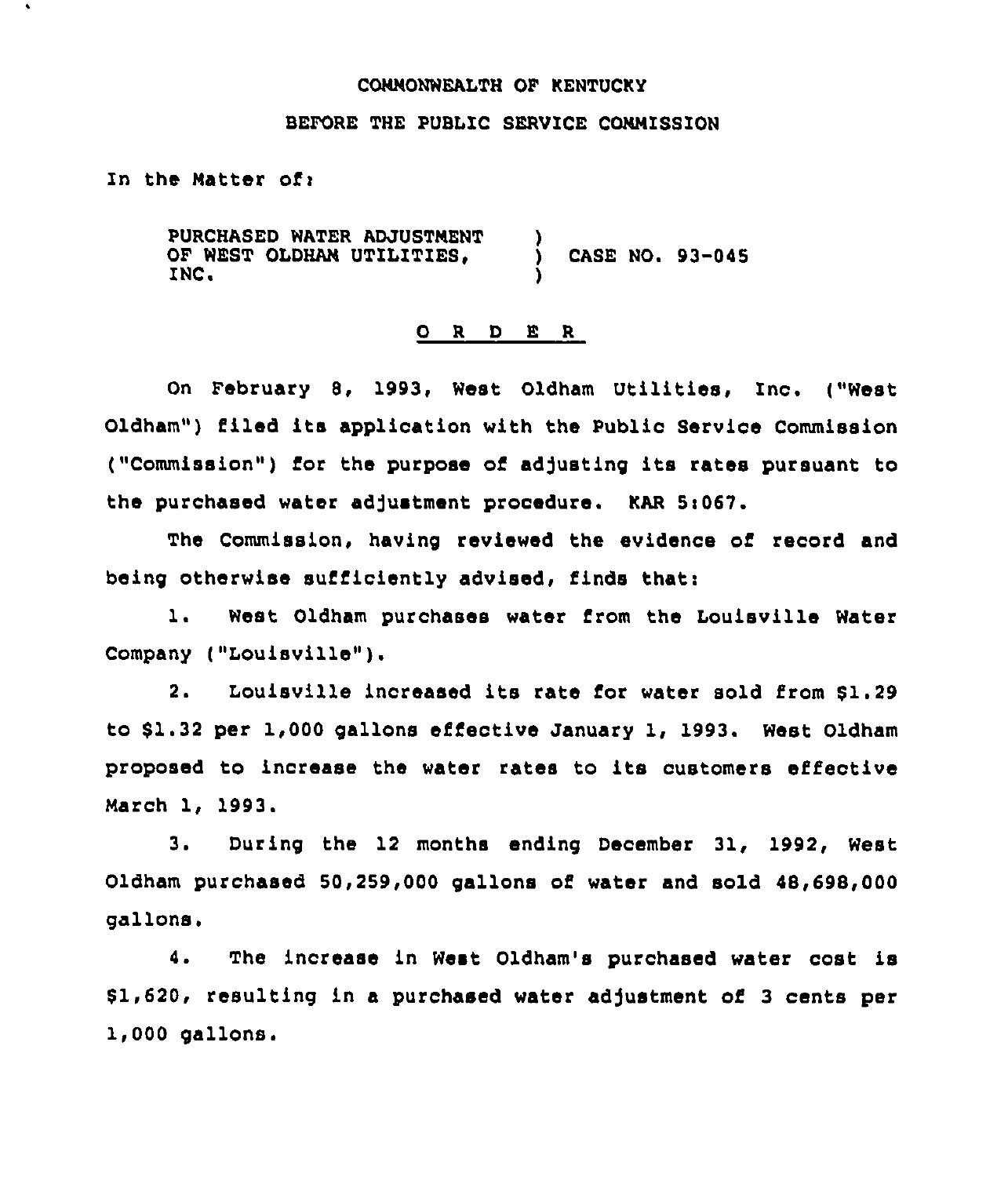5. The purchased water adjustment of 3 cents per 1,000 gallons and the rates in Appendix A, attached hereto and incorporated herein, are fair, just, and reasonable and should be approved.

6. West Oldham's proposed tariffs are correct and should be approved.

IT IS THEREFORE ORDERED that:

1. The purchased water adjustment of 3 cents per 1,000 gallons and the rates in Appendix <sup>A</sup> are hereby approved for services rendered on and after March 1, 1993.

2. West Oldham's proposed tariffs are approved as filed for services rendered on or after March 1, 1993.

3. Within 30 days of the date of this Order, West Oldham shall file <sup>a</sup> copy of the notice to its customers and verification that such notice has been given.

Done at Frankfort, Kentucky, this 10th day of March, 1993.

PUBLIC SERVICE COMMISSION<br>Chairman Chairman

Thomas M. Dom

ATTEST: Commissionary

Executive Director